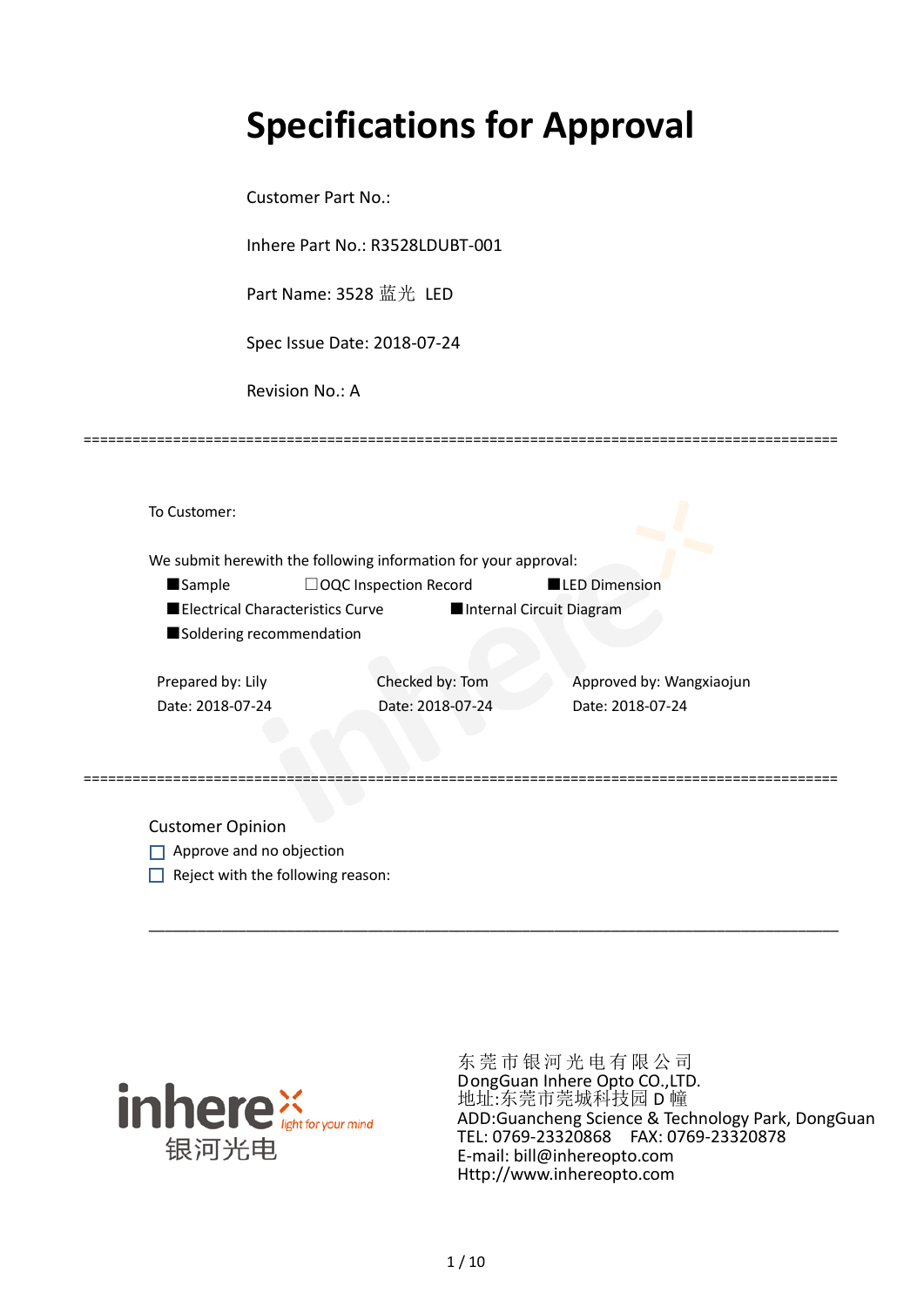#### **Features**

3.5mmⅹ2.8mm SMD LED, 3.53mm thickness

Low power consumption

Wide view angle

Package: 2000pcs/reel

RoHS Compliant

#### **Applications**

Ideal for back light and indicator

Various colors and lens types available

## **Package outlines Recommend Pad Layout Recommend Pad Layout**



| Part No.       | Emitted color | <b>Dice</b> | Resin | Lens color        |
|----------------|---------------|-------------|-------|-------------------|
| R3528LDUBT-001 | Blue          | InGaN/GaN   | Epoxy | Water transparent |

Notes:

- 1. All dimensions are in millimeters (inches);
- 2. Tolerances are ±0.2mm (0.008inch) unless otherwise noted.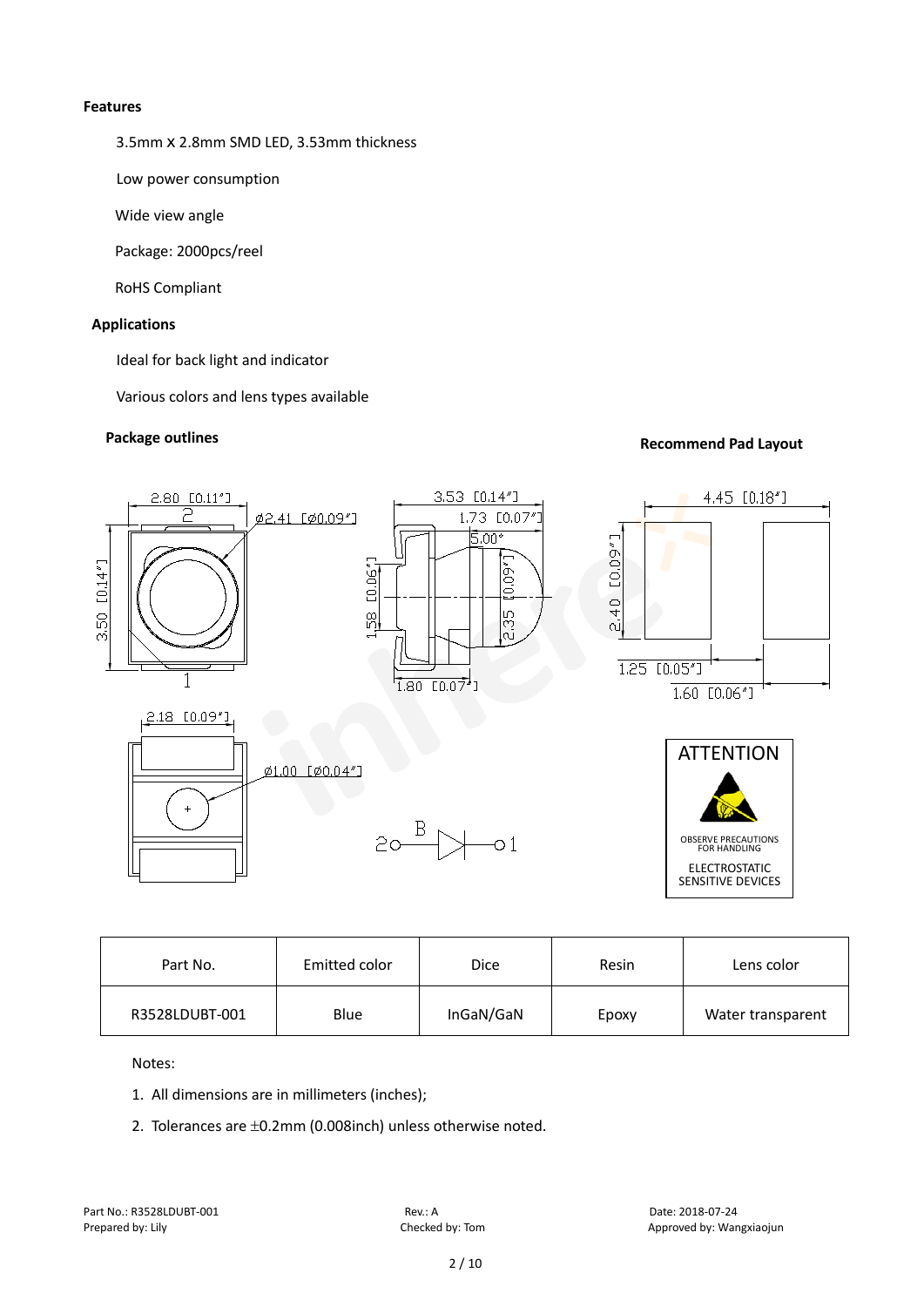# **Absolute Maximum Ratings (TA=25**℃)

| Parameter                              | Symbol      | Value      | Unit         |
|----------------------------------------|-------------|------------|--------------|
| Forward current                        | If          | 30         | mA           |
| Reverse voltage                        | Vr          | 5          | V            |
| Power dissipation                      | Pd          | 108        | mW           |
| Operating temperature<br>Top           |             | $-40$ ~+80 | $^{\circ}$ C |
| Storage temperature                    | <b>Tstg</b> | $-40$ ~+85 |              |
| Peak pulsing current (1/8 duty f=1kHz) | Ifp         | 125        | mA           |

### **Electro-Optical Characteristics (TA=25**℃)

|                             | <b>Test</b> | Symbol                  | Value                    |            |                          |        |
|-----------------------------|-------------|-------------------------|--------------------------|------------|--------------------------|--------|
| Parameter                   | Condition   |                         | Min                      | <b>Typ</b> | Max                      | Unit   |
| Wavelength at peak emission | $If=20mA$   | $\lambda$ p             | $- -$                    | 464        | --                       | nm     |
| Spectral half bandwidth     | $If=20mA$   | $\triangle \lambda$     | $-$                      | 27         | $\overline{\phantom{a}}$ | nm     |
| Dominant wavelength         | $If=20mA$   | $\lambda$ d             | 464                      | $-$        | 474                      | nm     |
| Forward voltage             | $If=20mA$   | Vf                      | 2.8                      | --         | 3.6                      | $\vee$ |
| Luminous intensity          | $If=20mA$   | Iv                      | 800                      | 1300       | $\qquad \qquad -$        | mcd    |
| Viewing angle at 50% lv     | $If=10mA$   | $2 \theta 1/2$          | $\overline{a}$           | 25         | $-$                      | Deg    |
| Reverse current             | $Vr = 5V$   | $\mathsf{I} \mathsf{r}$ | $\overline{\phantom{a}}$ | --         | 10                       | μA     |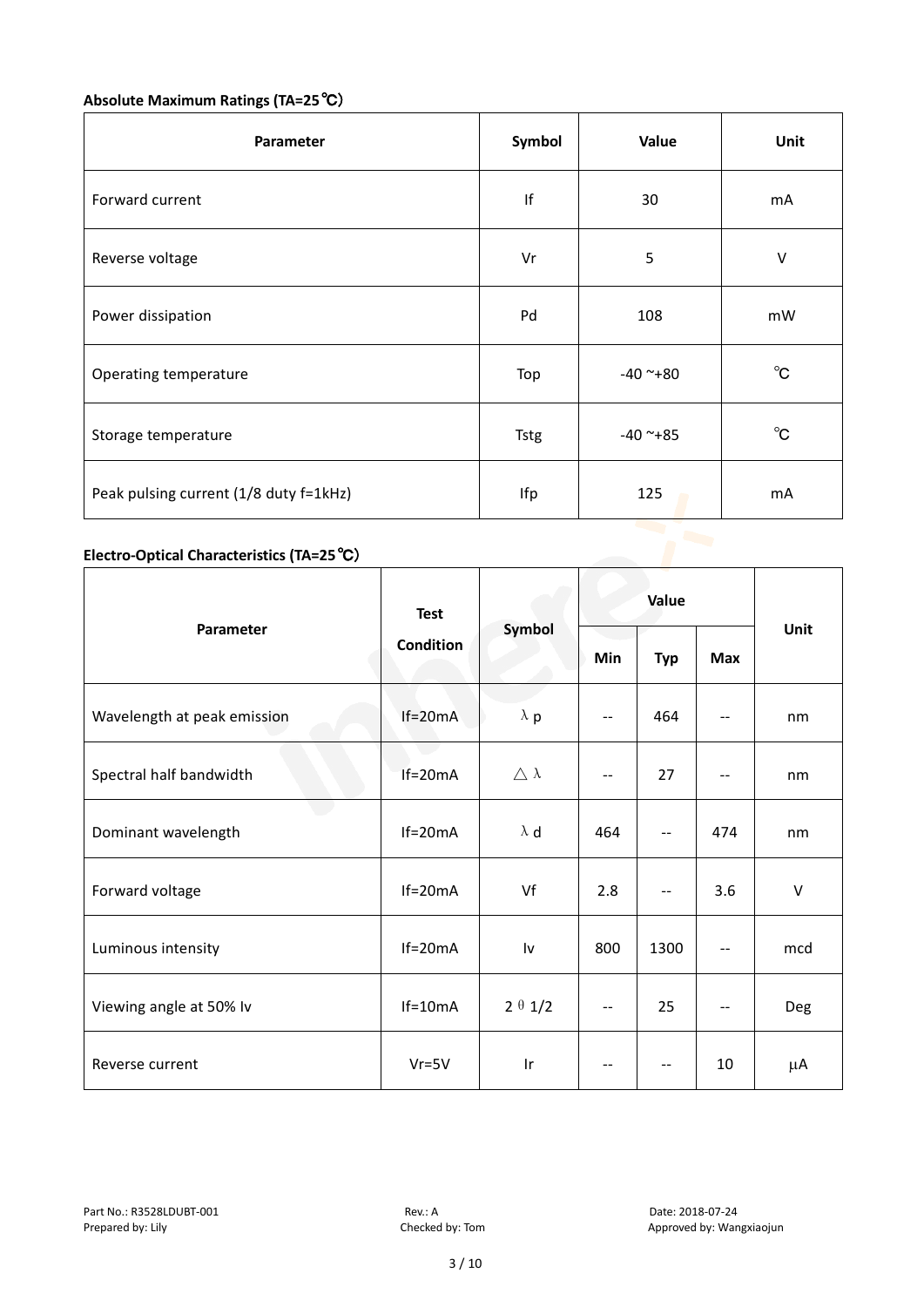#### **Optical characteristic curves**

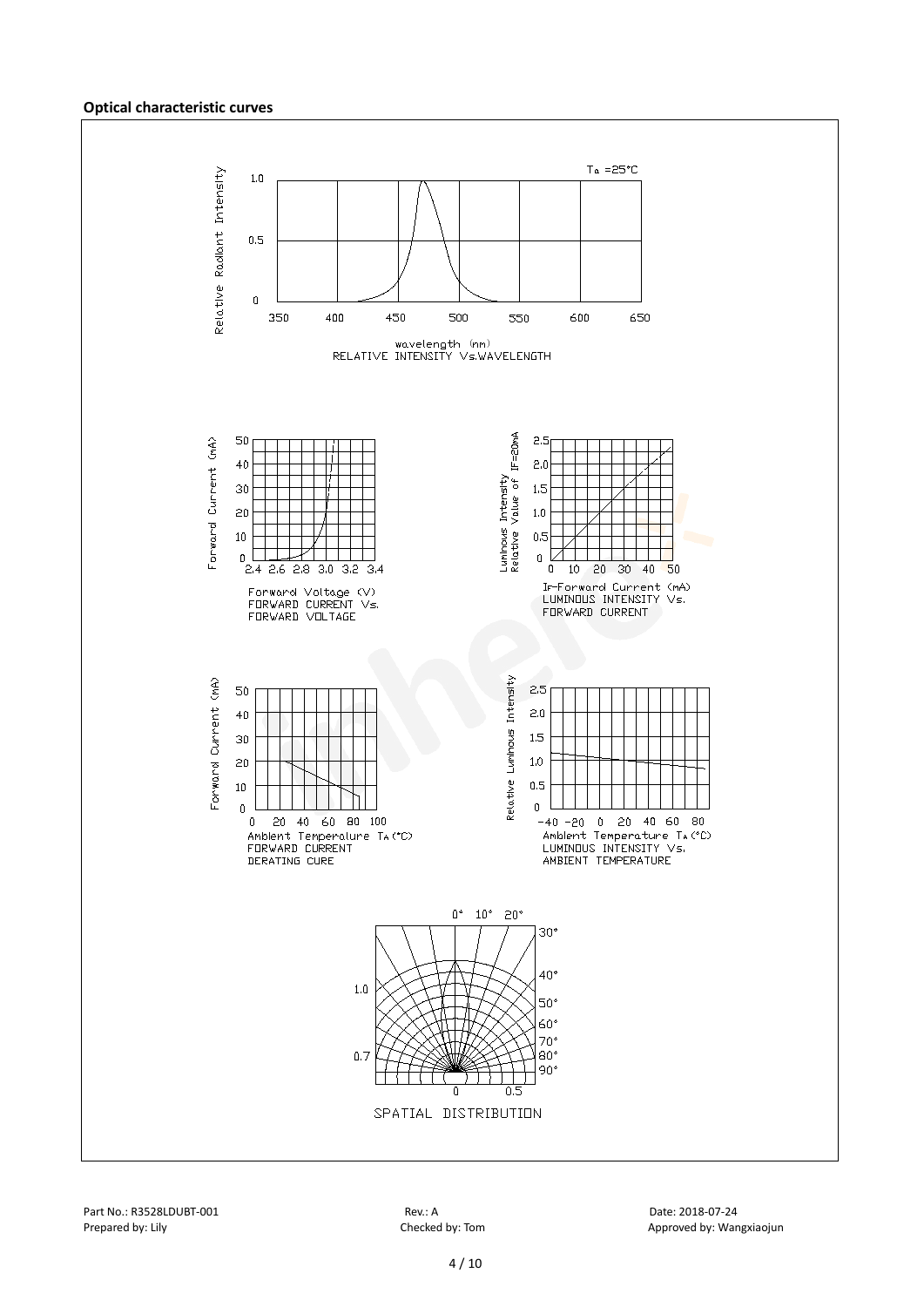#### **Reflow Profile**

Reflow Temp/Time



#### Notes:

- 1. We recommend the reflow temperature 240°C ( $\pm$ 5°C).the maximum soldering temperature should be limited to 260℃.
- 2. Don't cause stress to the epoxy resin while it is exposed to high temperature.
- 3. Number of reflow process shall be 2 times or less.

#### ■Soldering iron

Basic spec is  $\leq$  5sec when 320°C (±20°C). If temperature is higher, time should be shorter (+10°C $\rightarrow$ -1sec).

Power dissipation of iron should be smaller than 20W, and temperatures should be controllable .Surface temperature of the device should be under 350℃.

#### **Rework**

- 1. Customer must finish rework within 5 sec under 340℃.
- 2. The head of iron cannot touch copper foil
- 3. Twin-head type is preferred.



Avoid rubbing or scraping the resin by any object, during high temperature, for example reflow solder etc.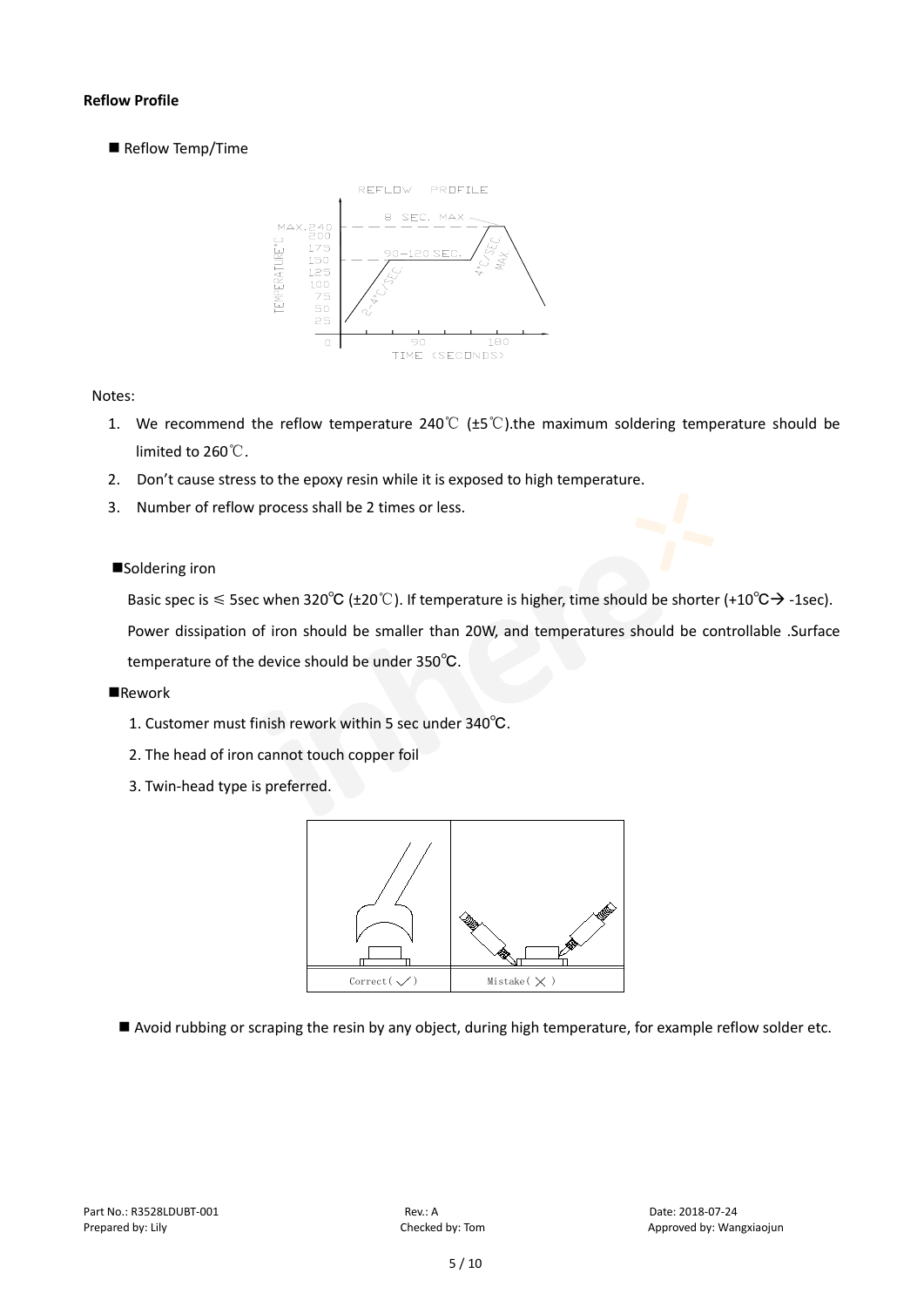#### T**est circuit and handling precautions**

Test circuit



- **Handling precautions**
- 1. Over-current-proof

Customer must apply resistors for protection; otherwise slight voltage shift will cause big current change

(Burn out will happen).

- 2. Shelf life in sealed bag: 12 month at 5℃~30℃ and <60% R.H;
- 3. After the package is opened:
- 3.1. It is recommended to baking before the first use: Baking condition:
- a.  $60±3^{\circ}$  x (36~48hrs) and <5%RH, taped reel type;
- b. 110±3℃ x (8~16hr), bulk type;
- 3.2 The products should be used within a week:
- a. It is recommended to baking before soldering when the pack is unsealed after 72hrs;
- b. Baking condition as 3.1 baking condition.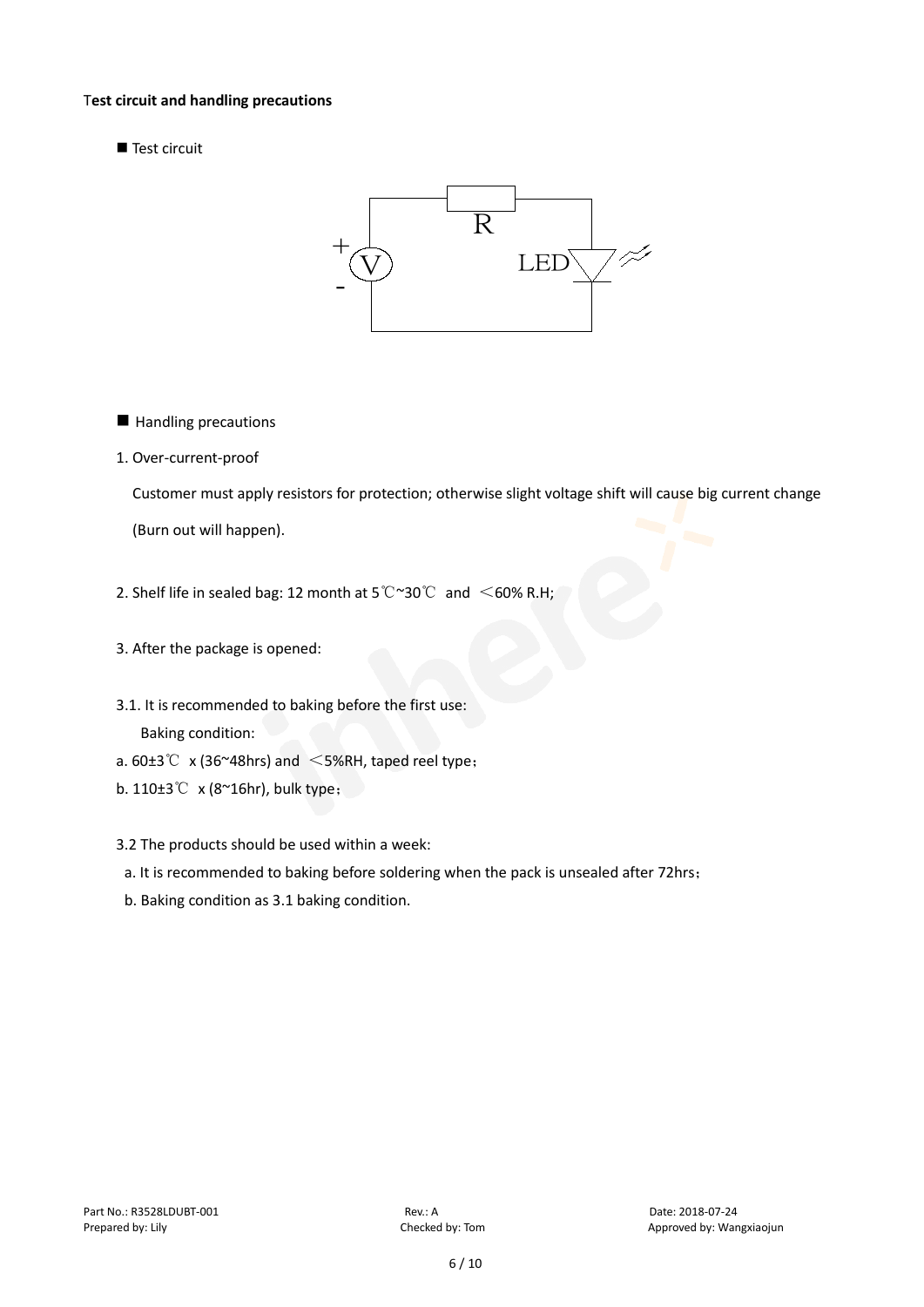#### **Test Items and Results of Reliability**

| <b>Test Item</b>                                  | <b>Standard</b><br><b>Test Conditions</b><br><b>Test Method</b>                |                                | <b>Note</b> | <b>Number of</b><br><b>Test</b> |
|---------------------------------------------------|--------------------------------------------------------------------------------|--------------------------------|-------------|---------------------------------|
| <b>Reflow Soldering</b>                           | Ta=260 $\pm$ 5 °C, Time=10 $\pm$ 2S<br>JB/T 10845-2008                         |                                | 3times      | 0/22                            |
| Salt Atmosphere                                   | Ta=35±3°C, PH=6.5 $\sim$ 7.2<br>GB/T 2423.17-2008                              |                                | 24hrs       | 0/22                            |
| Temperature Cycling                               | -40 $±5^{\circ}$ C<br>$30±1$ min<br>个→(25℃/5±1min)↓<br>100±5°C<br>$30±1$ min   | GB/T 2423.22-2012              | 100cycles   | 0/22                            |
| <b>Thermal Shock</b>                              | Ta=-40±5 $\degree \text{C}$ $\sim$ 100±5 $\degree \text{C}$ ,<br>15±1min dwell | 100cycles<br>GB/T 2423.22-2012 |             | 0/22                            |
| High Humidity High Temp.<br>Cycling               | Ta=30±5 °C $\sim$ 65±5 °C,<br>GB/T 2423.4-2008<br>90±5%RH,24hrs/1cycle         |                                | 10cycles    | 0/22                            |
| High Humidity High Temp.<br>Storage Life          | Ta=85±5 °C, $\psi$ (%)=85±5%RH                                                 | GB/T 2423.3-2006               | 1000hrs     | 0/22                            |
| High Temperature<br><b>Storage Life</b>           | Ta=100±5°C, non-operating                                                      | GB/T 2423.2-2008               | 1000hrs     | 0/22                            |
| Low Temperature<br>Storage Life                   | Ta=-40±5℃, non-operating                                                       | GB/T 2423.1-2008               | 1000hrs     | 0/22                            |
| Life Test                                         | Ta=26±5℃,@20mA,<br>$\psi$ (%)=25%RH~55%RH                                      |                                | 1000hrs     | 0/22                            |
| High Humidity High Temp.<br><b>Operating Life</b> | Ta=85±5 $\degree$ C, @20mA,<br>$\psi$ (%)=85%RH                                | GB/T 2423.3-2006               | 500hrs      | 0/22                            |
| Low Temperature<br><b>Operating Life</b>          | Ta=-20±5℃,@20mA                                                                | GB/T 2423.1-2008               | 1000hrs     | 0/22                            |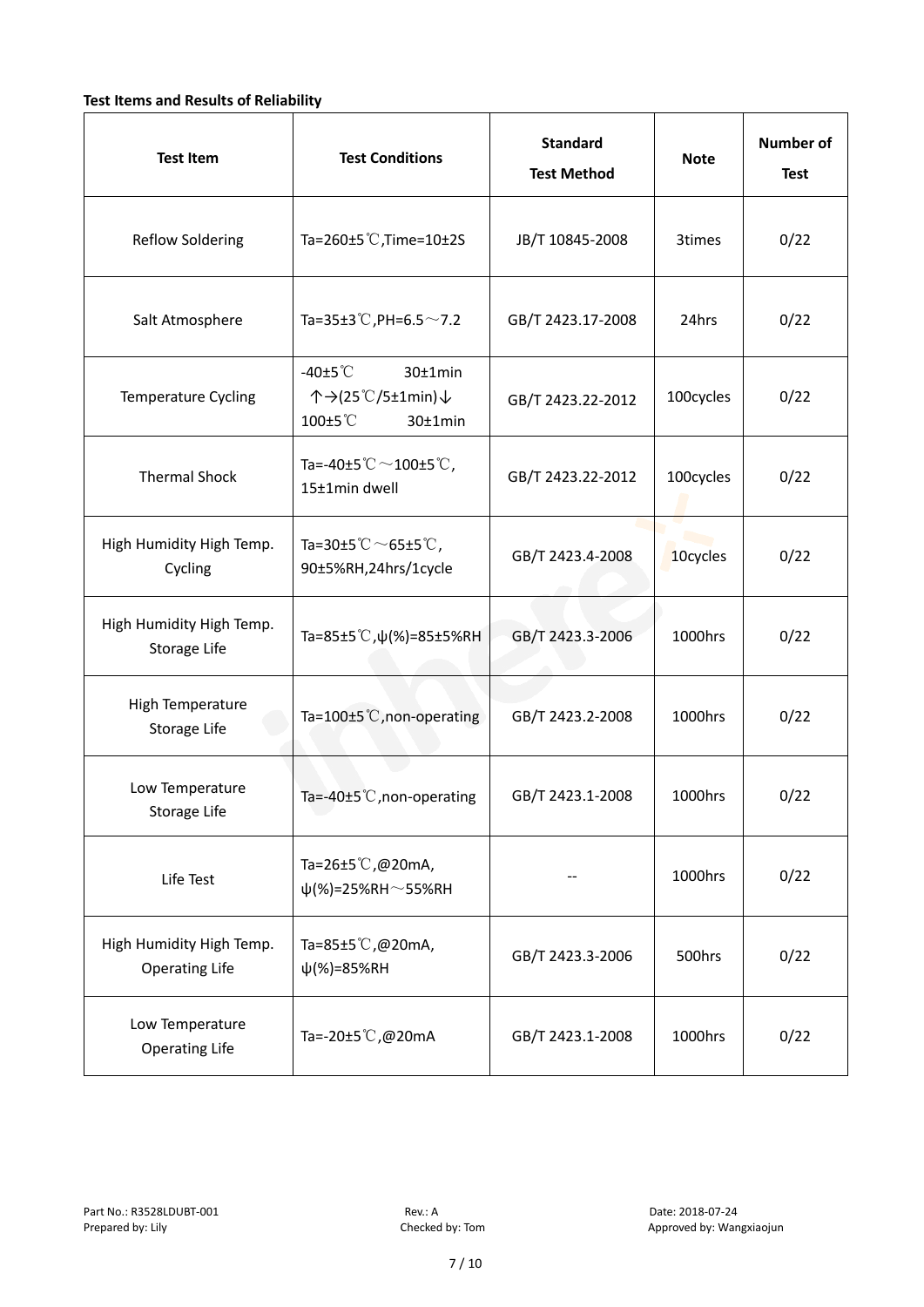#### **Forward Voltage Rank Combination (IF=20mA)**

| Rank      | Min. | Max.    | Unit   |
|-----------|------|---------|--------|
| H         | 2.8  | 2.9     |        |
|           | 2.9  | $3.0\,$ |        |
|           | 3.0  | 3.1     |        |
| К         | 3.1  | 3.2     | $\vee$ |
|           | 3.2  | 3.3     |        |
| ${\sf M}$ | 3.3  | 3.4     |        |
| O         | 3.5  | 3.6     |        |

#### **Luminous Intensity Rank Combination (IF=20mA)**

| Rank                                           | Min. | Max. | Unit |
|------------------------------------------------|------|------|------|
| S                                              | 800  | 1000 |      |
|                                                | 1000 | 1250 |      |
| U                                              | 1250 | 1600 | mcd  |
| V                                              | 1600 | 2000 |      |
| W                                              | 2000 |      |      |
| Dominant wavelength Rank Combination (IF=20mA) |      |      |      |

#### **Dominant wavelength Rank Combination (IF=20mA)**

| Rank | Min. | Max. | Unit |
|------|------|------|------|
| Bh   | 464  | 466  |      |
| Bi   | 466  | 468  |      |
| Bj   | 468  | 470  | nm   |
| Bk   | 470  | 472  |      |
| BI   | 472  | 474  |      |

#### **Group Name on Label (Example DATA: M U Bi 20)**

| DATA: M U Bi 20                                     | Vf(V)           | Iv (mcd)  | λd (nm) | <b>Test Condition</b> |
|-----------------------------------------------------|-----------------|-----------|---------|-----------------------|
| M $\rightarrow$ U $\rightarrow$ Bi $\rightarrow$ 20 | $3.3^{\sim}3.4$ | 1250~1600 | 466~468 | $IF=20mA$             |

Notes:

1. The tolerance of luminous intensity (Iv ) is  $\pm 15\%$ .

2. The tolerance of dominant wavelength is ±1nm.

3. This specification is preliminary.

4. This specification is a standard specification of our factory, can make in accordance with customer's special requirement.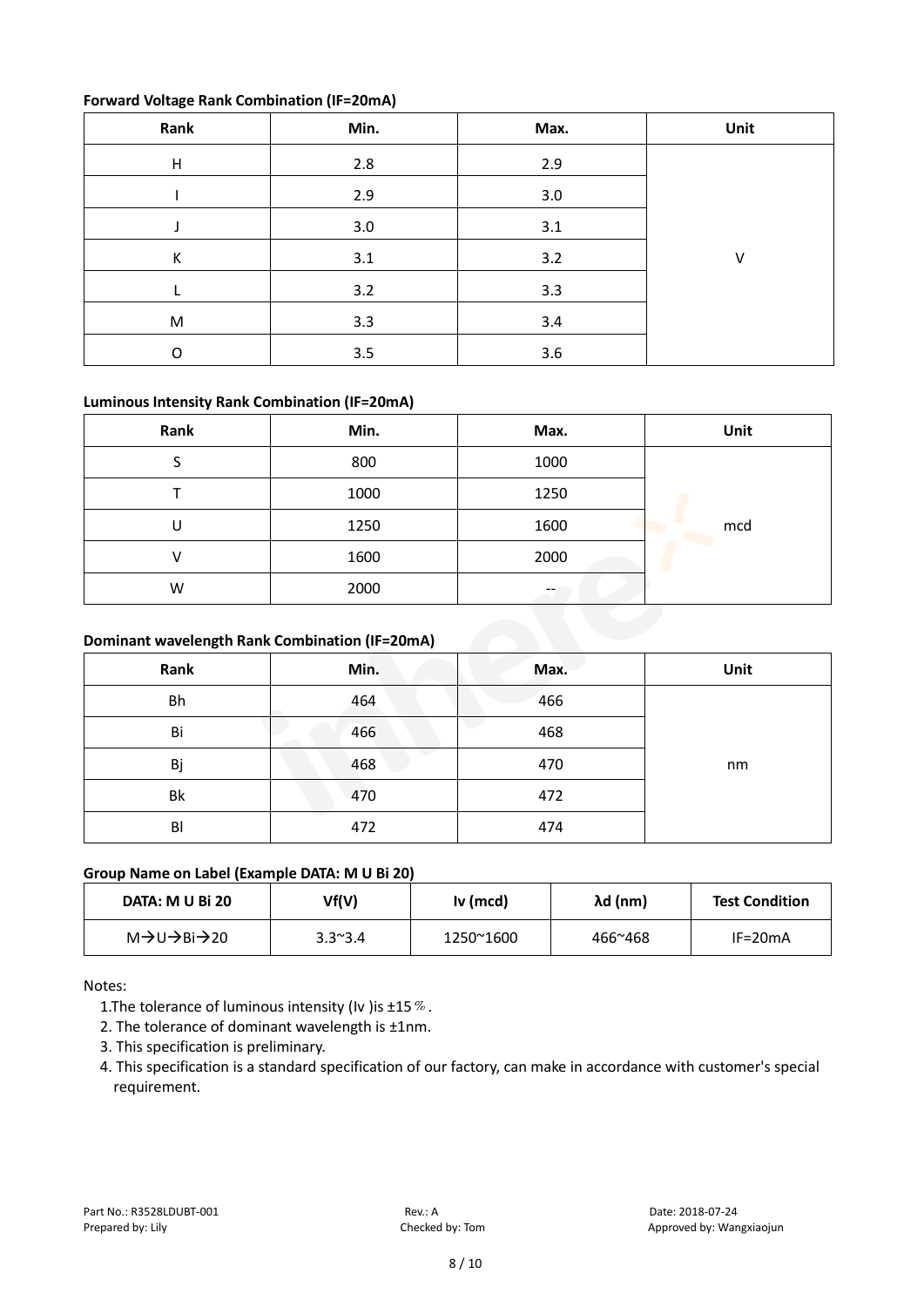#### **3528+Lens Series SMD Top LED Lamps Packaging Specification**

- 
- Feeding Direction **by the Contract Contract Contract Contract Contract Contract Contract Contract Contract Contract Contract Contract Contract Contract Contract Contract Contract Contract Contract Contract Contract Cont**



**Dimensions of Tape (Unit: mm)**





**Arrangement of Tape**



Notes:

- 1. Empty component pockets are sealed with top cover tape;
- 2. The maximum number of missing lamps is two;
- 3. The cathode is oriented towards the tape sprocket hole in accordance with ANSI/EIA RS-481 specifications.
- 4. 2,000pcs/Reel.

Part No.: R3528LDUBT-001 Rev.: A Rev.: A Date: 2018-07-24<br>Prepared by: Lily Prepared by: Lily Checked by: Tom Checked by: Tom Approved by: War